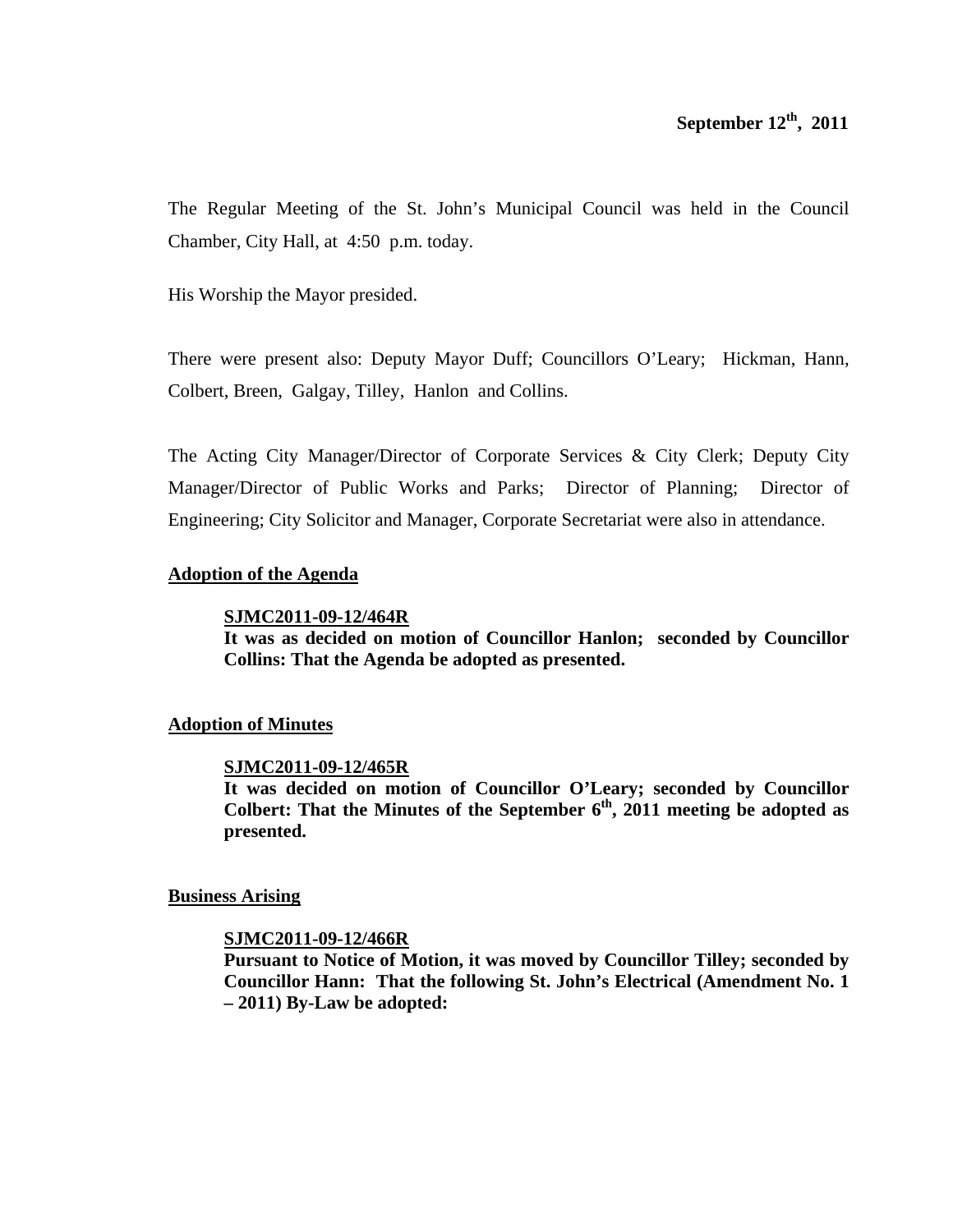## **BY-LAW NO.**

 $\overline{a}$ 

## **ST. JOHN'S ELECTRICAL (AMENDMENT NO. 1 – 2011) BY-LAW**

## **PASSED BY COUNCIL ON SEPTEMBER 12, 2011**

Pursuant to the powers vested in it under the City of St. John's Act, RSNL 1990 c.C-17, as amended and all other powers enabling it, the City of St. John's enacts the following By-Law.

# **BY-LAW**

- 1. This By-Law may be cited as the St. John's Electrical (Amendment No. 1 2011) By-Law.
- 2. Section 2 of the St. John's Electrical By-Law is amended by:
	- (a) adding the following as subsection  $(c.1)$ :

 "(c.1) "Director" shall mean the Director of Building and Property Management or his designate"; and

(b) repealing subsection (g) and substituting the following:

 "(g) "Inspector" shall mean any person designated by the council to administer and enforce this By-Law."

3. Section 16 of The St. John's Electrical By-Law is repealed and the following substituted:

 "16(1) The Inspector may inspect every electrical work or installation during the course of the work and after completion, and if such work or installation has been performed in accordance with all the requirements of this By-Law and the provisions of all other laws, rules and regulations applicable thereto, the Inspector shall issue, upon payment of the applicable fee, a certificate of inspection certifying compliance with this By-Law and authorizing the supply of electrical energy.

 (2) Notwithstanding subsection (1), the Director may, where he considers it necessary or expedient, accept certification from an electrical contractor certified as a Code 1 representative under provincial legislation or an electrical engineer that his work has been performed in accordance with all the requirements of this By-Law and the provision of all other laws, rules and regulations applicable thereto. Upon receipt of such certification, in a form acceptable to the Director, the Director shall authorize the supply of electrical energy."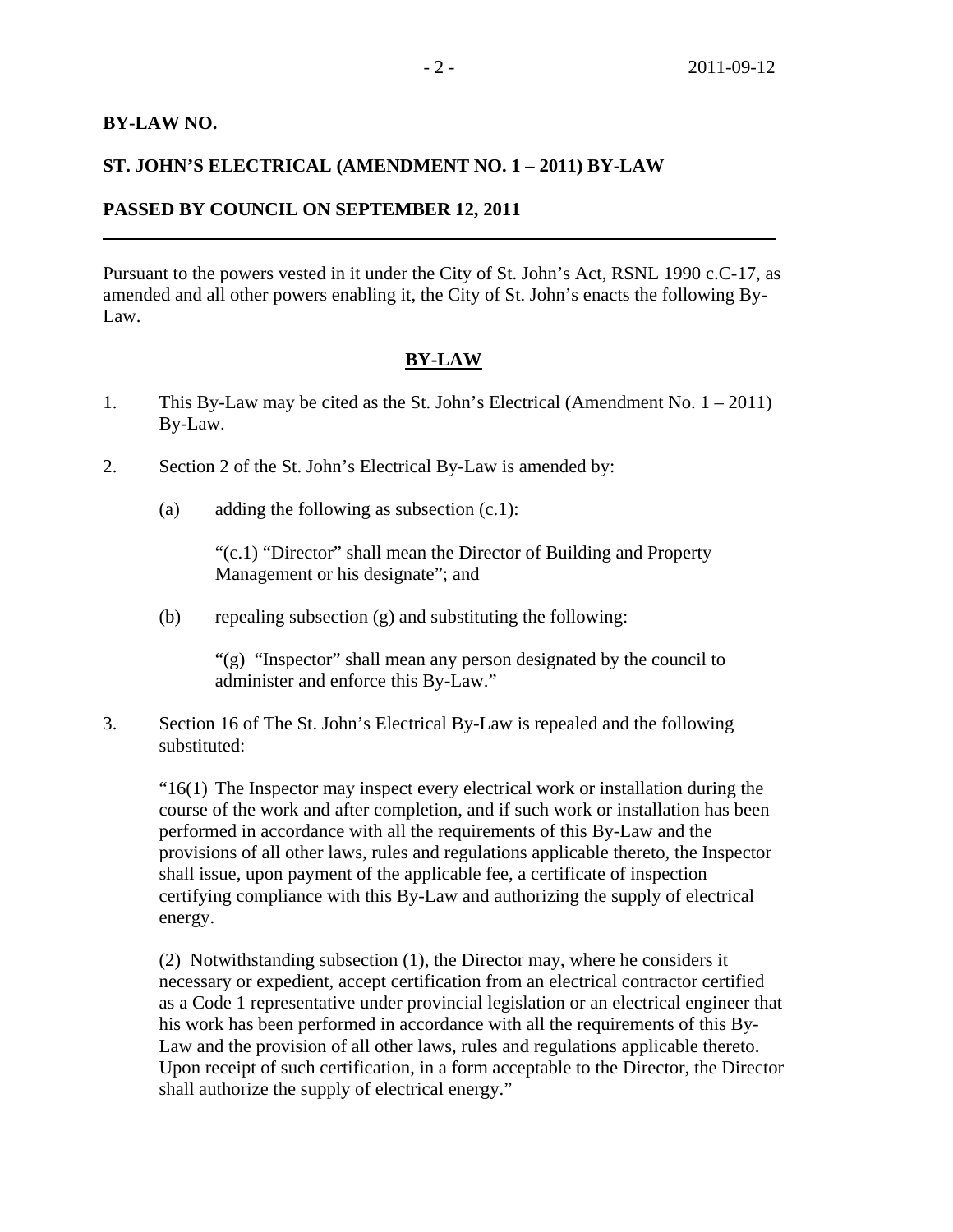**IN WITNESS WHEREOF** the Seal of the City of St. John's has been hereunto affixed and this By-Law has been signed by the Mayor and City Clerk this  $12<sup>th</sup>$  day of September, 2011.

MAYOR

CITY CLERK

**Councillor Tilley pointed out that with the proliferation of housing starts and building construction, the City is not always able to meet the demands for service so the amendment to the By-law allows the City to accept the certification of electrical work from an electrical contractor or electrical engineer.** 

 $\overline{a}$ 

 **The motion being put was unanimously carried.** 

**Notices Published**

**1. A Discretionary Use Application** has been submitted by Deneen Connolly requesting permission to operate a dance studio as a **Home Occupation from Civic No. 39 Harrington Drive**. Private classes will be offered a total of 10 hours per week. The hours of operation are 6:30 pm to 7:45 pm and 8:15 pm to 9:30pm, Sunday to Monday. The maximum number of students per class is 8. On-site parking can accommodate 3 vehicles. **(Ward 3)** 

 **Two (2) Submissions of Objection** 

 **SJMC2011-09-12/467R It was moved by Councillor Tilley; seconded by Councillor Hickman: That the application be approved.** 

Councillor Tilley noted two submissions of objection from residents who do not reside in close proximity to the proposed operation. Councillor Tilley also indicated that he was advised by the applicant that most of her students reside on the street.

## **The motion being put was unanimously carried.**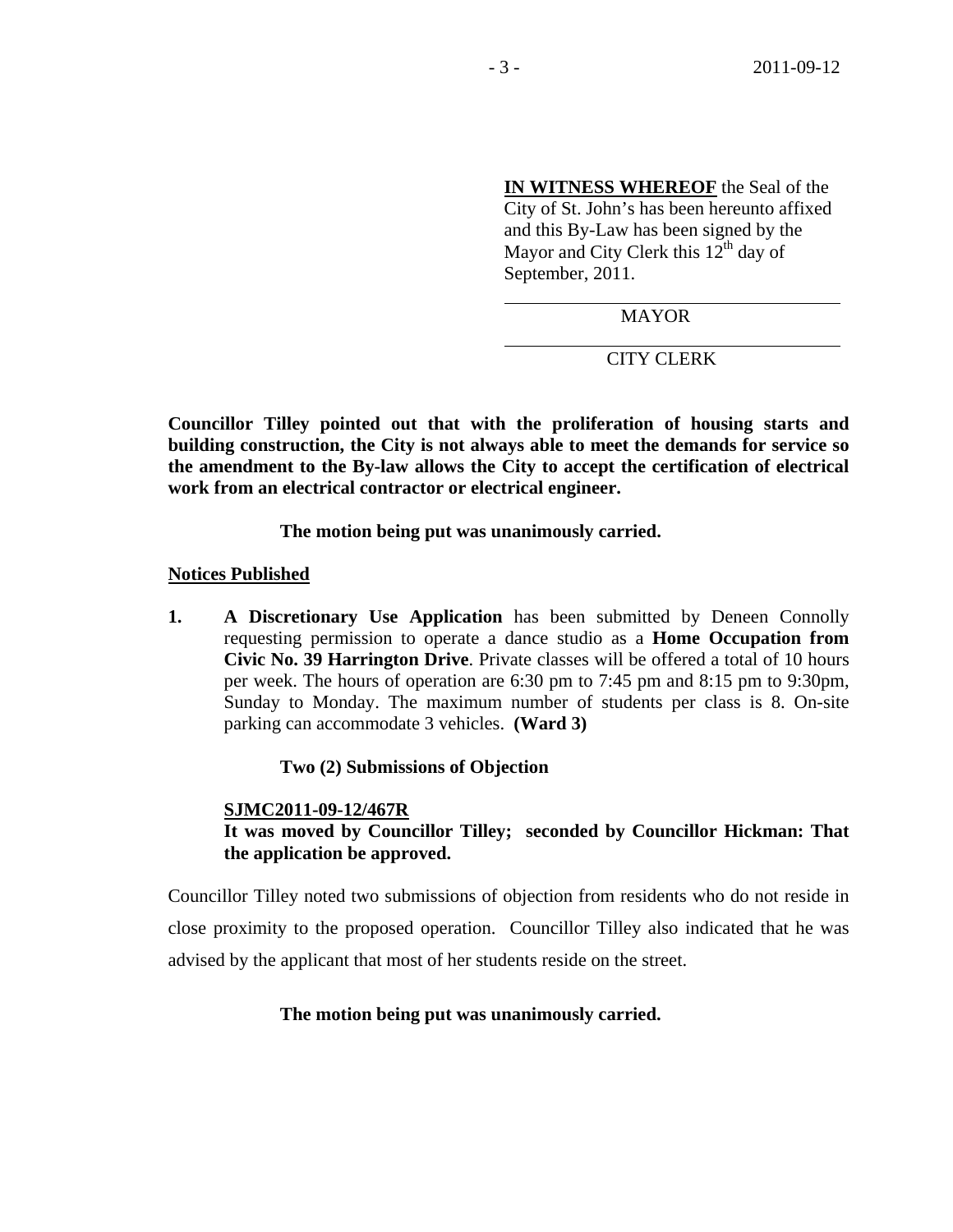## **Development Permits List**

Council considered the following Development Permits List for the period September 2 to

8, 2011 be approved:

#### **DEVELOPMENT PERMITS LIST DEPARTMENT OF PLANNING FOR THE PERIOD OF September 2, 2011 TO September 8, 2011**

| Code           | Applicant                                                  | Application                                                         | Location                          | Ward           | <b>Development</b><br><b>Officer's Decision</b> | Date       |
|----------------|------------------------------------------------------------|---------------------------------------------------------------------|-----------------------------------|----------------|-------------------------------------------------|------------|
| <b>RES</b>     | Leonard<br><b>Thomas Stack</b>                             | Demolition & Rebuild<br>Single<br>Detached<br>0f<br><b>Dwelling</b> | 769-771 Main Road                 | 5              | Approved                                        | 11-09-01   |
| $\overline{0}$ | Grand<br>Concourse<br>Authority                            | <b>Harbour Vista</b><br>Deadman's Pond                              | Signal Hill Road                  | -2             | Approved                                        | 11-09-08   |
| <b>RES</b>     | Carmelita<br>O'Leary                                       | Demolition & Rebuild<br>Single<br>Detached<br>0f<br>Dwelling        | Pleasant<br>30<br>Mount<br>Avenue | $\mathfrak{D}$ | Approved                                        | $11-09-08$ |
| COM            | <b>RCS</b><br>Retail<br>Construction<br><b>Specialists</b> | Servicing Plan<br>Walk<br>Harbour <sup>1</sup><br>Hospitality       | <b>Harbour Drive</b>              |                | Approved                                        | $11-09-08$ |
|                |                                                            |                                                                     |                                   |                |                                                 |            |
|                |                                                            |                                                                     |                                   |                |                                                 |            |

| $\star$ | Code Classification:<br>RES - Residential<br>- Commercial<br>COM<br>AG<br>- Agriculture<br>ΩT<br>- Other                                                                                                                  | <b>INST</b><br><b>IND</b> | - Institutional<br>- Industrial |
|---------|---------------------------------------------------------------------------------------------------------------------------------------------------------------------------------------------------------------------------|---------------------------|---------------------------------|
| **      | This list is issued for information purposes only. Applicants have been advised in<br>writing of the Development Officer's decision and of their right to appeal any decision<br>to the St. John's Local Board of Appeal. |                           |                                 |

**Gerard Doran Development Officer Department of Planning**

# **Building Permits List**

### **SJMC2011-09-12/468R**

**It was decided on motion of Councillor Galgay; seconded by Councillor Tilley: That the recommendation of the Director of Building and Property Management with respect to the following Building Permits List be approved:**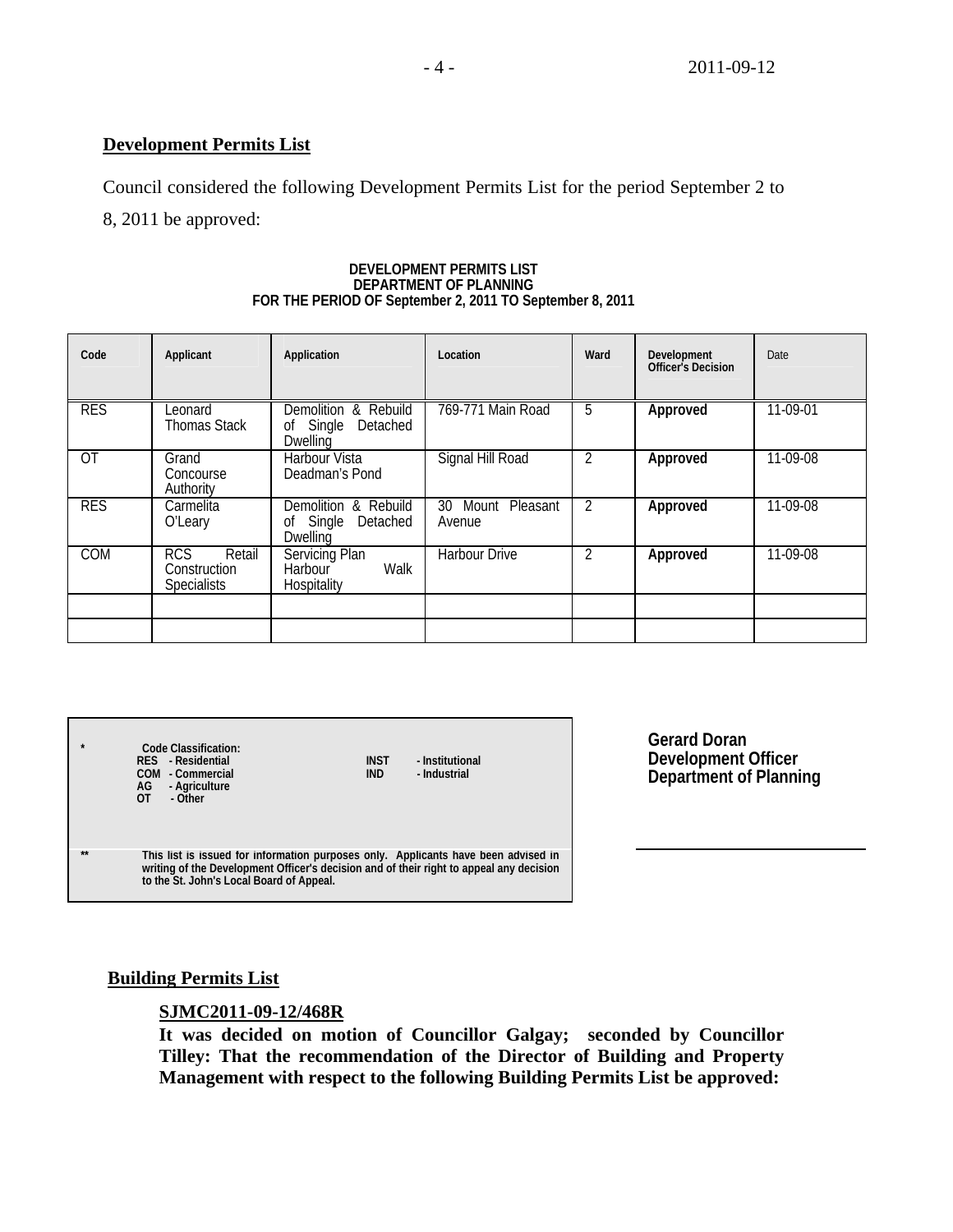$-5 - 2011 - 09 - 12$ 

Permits List

#### 2011/09/07

#### **CLASS: COMMERCIAL**

DOWNEY'S ITF TAE KWAN DO 330 ELIZABETH AVE MS CLUB CARDINAL HOMES LTD KELSEY DRIVE (SUMMIT BUILDERS) SN OTHER MAX SPORTS 150 LEMARCHANT RD SN COMMERCIAL SCHOOL BAE NEWPLAN 272-276 TORBAY RD, SNC LAVALIN SN OFFICE NORTH ATLANTIC ZIPLINES PETTY HARBOUR RD @ CROCKERS RD NC PLACE OF AMUSEMENT CROWN CONTRACTING 1 CLIFT'S BAIRDS COVE SW PARKING LOT CITY HOTELS LIMITED 102-108 KENMOUNT RD EX HOTEL THIS WEEK \$ 268,576.00  **CLASS: INDUSTRIAL**  THIS WEEK \$ .00  **CLASS: GOVERNMENT/INSTITUTIONAL**  GRAND CONCOURSE AUTHORITY SIGNAL HILL RD-DEADMAN'S PD SW ADMIN BLDG/GOV/NON-PROFIT DIOCESAN SYNOD-EAST.NFLD & LAB 19 KING'S BRIDGE RD RN OFFICE THIS WEEK \$ 550,000.00  **CLASS: RESIDENTIAL**  BEVERLEY BENSON 11 AMHERST PL NC FENCE DARREN GEORGE PELLEY 6 AYLWARD PL 6 NO MC ACCESSORY BUILDING LARRY LEDREW **BARTON'S RD** NC SINGLE DETACHED DWELLING JOANNE BUTLER 19 OUTER BATTERY RD NC SINGLE DETACHED DWELLING DONALD VILLAROSA AND 11 SPRUCE GROVE AVE NC ACCESSORY BUILDING KEITH HANNON 137 BLUE PUTTEE DR, LOT 76 NC SINGLE DETACHED DWELLING AUSTIN KENNY 17 BURTON ST NC ACCESSORY BUILDING 138 CASTLE BRIDGE DR, LOT 203 NC SINGLE DETACHED DWELLING AUDREY HYNES & BRIAN DALTON 45 CHEYNE DR NO ACCESSORY BUILDING KIMBERLY DADD 1 CORNWALL HTS NC FENCE CHRIS DEBOURKE 111 FOREST RD NC PATIO DECK ANTHONY & LISA WOODFINE 197 FRECKER DR NC FENCE FREEMAN MERCER 15 HARROGATE PL NC FENCE TERRY W. EVANS 34 JENNMAR CRES NC ACCESSORY BUILDING<br>REARDON CONSTRUCTION & DEV LTD 75 JENNMAR CRES, LOT 109 NC SINGLE DETACHED DWELLING REARDON CONSTRUCTION & DEV LTD 75 JENNMAR CRES, LOT 109 JACOB BRENNAN 299 LEMARCHANT RD NC PATIO DECK DANA & PATRICK PEARCEY 4 MARSLAND PL 9 NC FENCE DANA & PATRICK PEARCEY 4 MARSLAND PL NC ACCESSORY BUILDING RICK HARVEY 28 MOUNTBATTEN DR NC FENCE SUSAN FURLONG 25-27 MURPHY'S LANE NC SWIMMING POOL DAVID CURTIS 342 NEWFOUNDLAND DR NC ACCESSORY BUILDING WILLIAM JEFFERY MERCER AND 68 OTTER DR NC FENCE DION J. CAREW 36 PALM DR NC FENCE RANDOLPH J. MURPHY 67 PORTUGAL COVE RD NC FENCE CECIL & ROSEMARIE HICKMAN 80 RIDGE RD<br>CECIL & ROSEMARIE HICKMAN 80 RIDGE RD CECIL & ROSEMARIE HICKMAN 80 RIDGE RD NC ACCESSORY BUILDING PRO TECH CONSTRUCTION 10 ROSE ABBEY ST, LOT 154 NC SINGLE DETACHED DWELLING DARRIN JOSEPH CROFT 58 TEAKWOOD DR NC FENCE DARRIN JOSEPH CROFT 58 TEAKWOOD DR NC ACCESSORY BUILDING SELWYN ROSE 9 THISTLE PL NC ACCESSORY BUILDING MRS. CONNIE THOMSON 60 TORBAY RD NC FENCE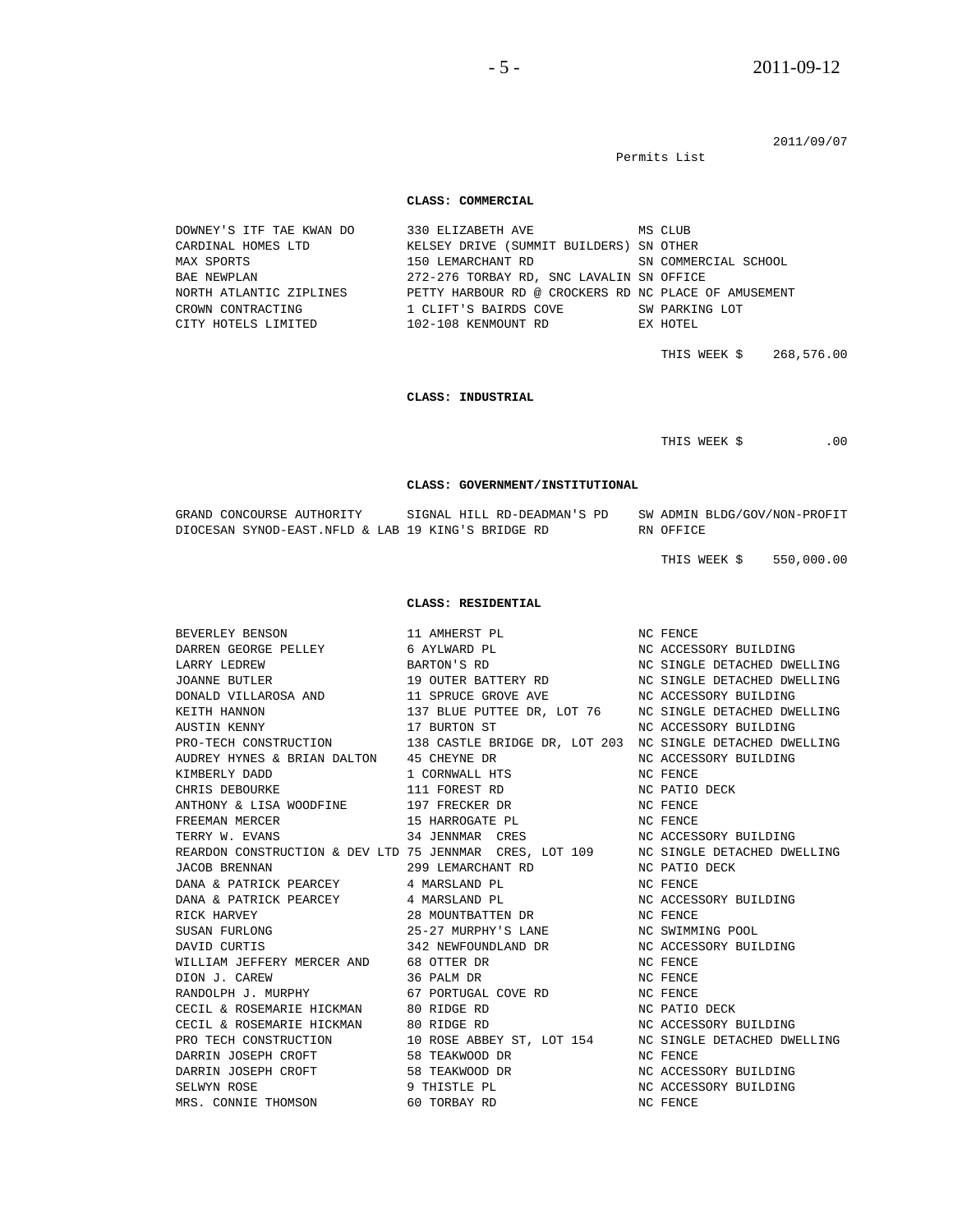| DYLAN GENGE                         | 84 WINSLOW ST                                                                   | NC ACCESSORY BUILDING               |
|-------------------------------------|---------------------------------------------------------------------------------|-------------------------------------|
| SHARON TRENHOLM                     | 43 HOWLEY AVE EXTEN CC SINGLE DETACHED DWELLING                                 |                                     |
|                                     | JENNIFER PIERCEY 180 AIRPORT HEIGHTS DR CO DAY CARE CENTRE                      |                                     |
| JAMES LANGOR                        | 120 REGENT ST CO HOME OCCUPATION                                                |                                     |
| CRYSTAL CURTIS                      | EX FENCE<br>68 NAVAJO PL                                                        |                                     |
|                                     | ROSS & JACLYN CRANFORD 34 SAVANNAH PARK DR BE SINGLE DETACHED DWELLING          |                                     |
|                                     | KEITH PIKE AND KRYSTA PIKE 22 SGT. CRAIG GILLAM AVE EX SINGLE DETACHED DWELLING |                                     |
| RANDY & HELEN PITTMAN 54 FLEMING ST |                                                                                 | RN SINGLE DETACHED DWELLING         |
| ANNA HELLQUIST/BAILEY 6 COLEMAN PL  |                                                                                 | RN SINGLE DETACHED DWELLING         |
| SHIRLEY POWERS                      | 63 GLENEYRE ST                                                                  | RN SINGLE DETACHED DWELLING         |
| CLARE MCINTYRE 98 GOWER ST          |                                                                                 | RN TOWNHOUSING                      |
| FRANK MCDONALD                      | 47 HEAVY TREE RD NO RN SINGLE DETACHED DWELLING                                 |                                     |
| RICHARD RIVKIN AND 6 MAXSE ST       |                                                                                 | RN SINGLE DETACHED DWELLING         |
| PAUL WILLIAMS                       | 81 SPRINGDALE ST <b>EXECUTE:</b> RN SEMI-DETACHED DWELLING                      |                                     |
|                                     |                                                                                 | THIS WEEK \$ 1,974,115.00           |
|                                     | CLASS: DEMOLITION                                                               |                                     |
|                                     | BURSEY EXCAVATING 192-194 TORBAY RD DM CONVENIENCE STORE                        |                                     |
|                                     |                                                                                 | THIS WEEK \$ 35,000.00              |
|                                     |                                                                                 | THIS WEEK''S TOTAL: \$ 2,827,691.00 |
|                                     |                                                                                 |                                     |
|                                     |                                                                                 |                                     |
|                                     | REPAIR PERMITS ISSUED: 2011/09/01 TO 2011/09/07 \$ 39,578.00                    |                                     |

LEGEND

| CO  | CHANGE OF OCCUPANCY  | SN  | SIGN                 |
|-----|----------------------|-----|----------------------|
| CR. | CHNG OF OCC/RENOVTNS | ΜS  | MOBILE SIGN          |
| ЕX  | EXTENSION            | CC. | CHIMNEY CONSTRUCTION |
| NC. | NEW CONSTRUCTION     | ΜD  | CHIMNEY DEMOLITION   |
| nc. | OCCUPANT CHANGE      | DV. | DEVELOPMENT FILE     |
| RN  | RENOVATIONS          | ΜS  | <b>WOODSTOVE</b>     |
| SW  | SITE WORK            | DМ  | DEMOLITION           |
| TΙ  | TENANT IMPROVEMENTS  |     |                      |

**Payrolls and Accounts**

# **SJMC2011-09-12/469R**

**It was decided on motion of Councillor Galgay; seconded by Councillor Tilley: That the following Payrolls and Accounts for the week ending September 8, 2011, be approved:**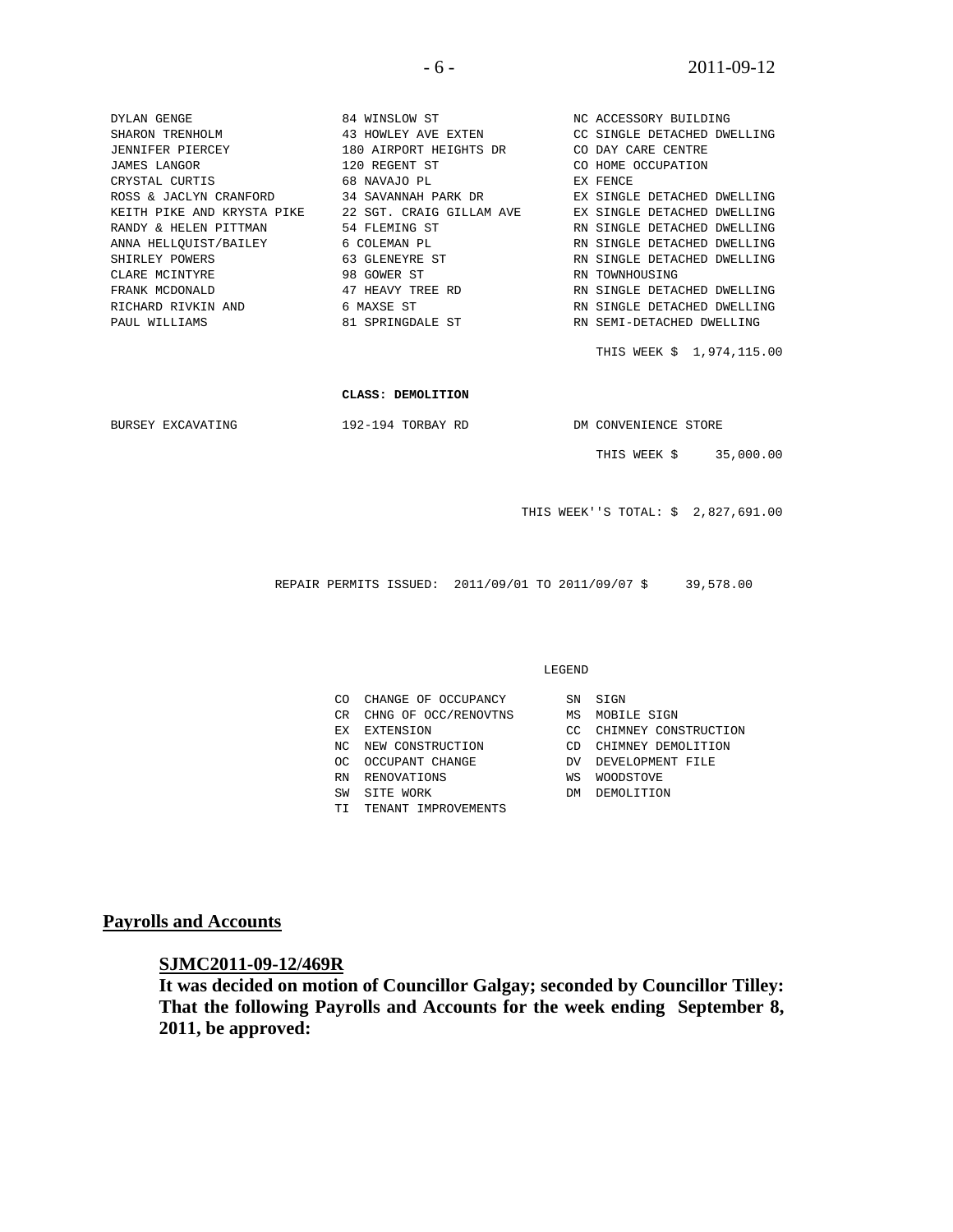## **Weekly Payment Vouchers For The Week Ending September 8, 2011**

#### **PAYROLL**

| Public Works            | S. | 430,712.26     |
|-------------------------|----|----------------|
| Bi-Weekly Casual        | S. | 95,103.40      |
| <b>ACCOUNTS PAYABLE</b> |    | \$3,818,013.94 |

**Total: \$ 4,343,829.60** 

#### **Tenders**

a. Tender –Southlands – Cemetery Access Road

#### **SJMC2011-09-12/470R**

**It was moved by Councillor Galgay; seconded by Councillor Tilley: That the recommendation of the Acting Director of Engineering be approved and the tender awarded as follows:** 

**a. Cabot Ready Mix Ltd. In the amount of \$524,717.76** 

#### **151 Doyle's Road**

Council considered a memorandum dated September 8, 2011 from the City Solicitor regarding the above noted.

#### **SJMC2011-09-12/471R**

**It was moved by Councillor Collins; seconded by Councillor Hanlon: That the City land in front of the two subdivided lots at 151 Doyle's Road be acquired by the purchasers at a rate of \$2 per square foot (\$1,386 in total) plus usual administration fees, as per the recommendation of the City Solicitor.** 

 **The motion being put was unanimously carried.**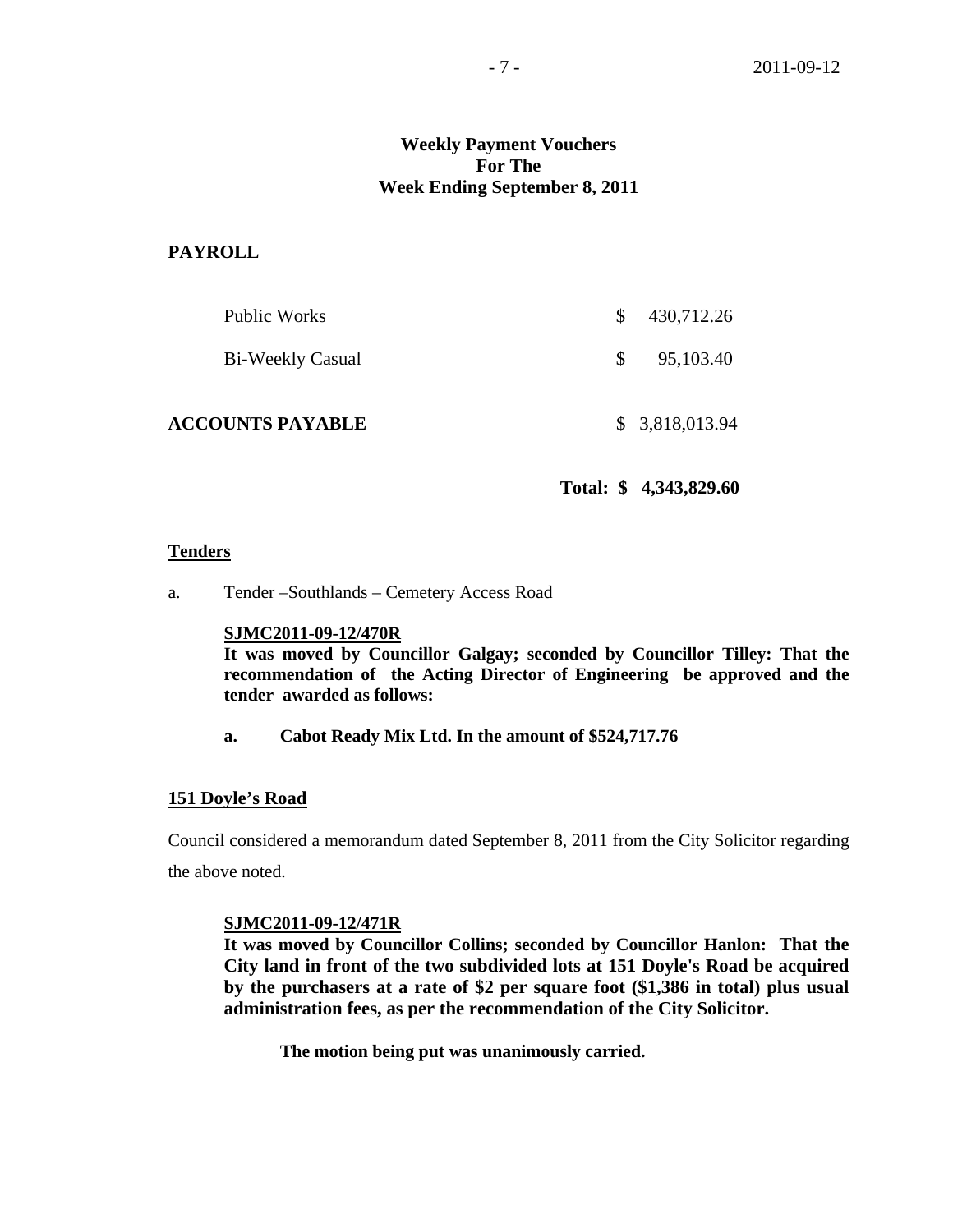#### **96 Bay Bulls Road**

Council considered a memorandum dated September 8, 2011 from the City Solicitor regarding the above noted.

#### **SJMC2011-09-12/472R**

**It was moved by Councillor Collins; seconded by Councillor Tilley: That land at 96 Bay Bulls Road, required by the City for street upgrading, be acquired for the appraisal value of \$3,000 plus legal fees, as recommended by the City Solicitor** 

 **The motion being put was unanimously carried.** 

## **21 Myrick Place**

Council considered a memorandum dated September 8, 2011 from the City Solicitor regarding the above noted.

#### **SJMC2011-09-12/473R**

**It was moved by Councilor Collins; seconded by Deputy Mayor Duff: That open space land on Myrick Place be sold to the owner of 21 Myrick Place for a price to be based on \$2.00 per square foot (approximately \$3,000) plus usual administrative fees and HST, as recommended by the City Solicitor.** 

 **The motion being put was unanimously carried.** 

#### **Deputy Mayor Duff**

Deputy Mayor Duff who attended the FCM Board Meeting and Standing Committee Meetings in Nelson, British Columbia, September 6-11, 2011, indicated that she was impressed at the professionalism and strength of the voice the FCM has with the Federal Government. In view of today's delegation on Homelessness and Housing, she noted that Homelessness and Housing was one of the key issues raised at the Conference and there was unanimous agreement across the country that the matter has to be front and center with the Federal Government and she anticipates action will be taken because of the voice of the municipalities.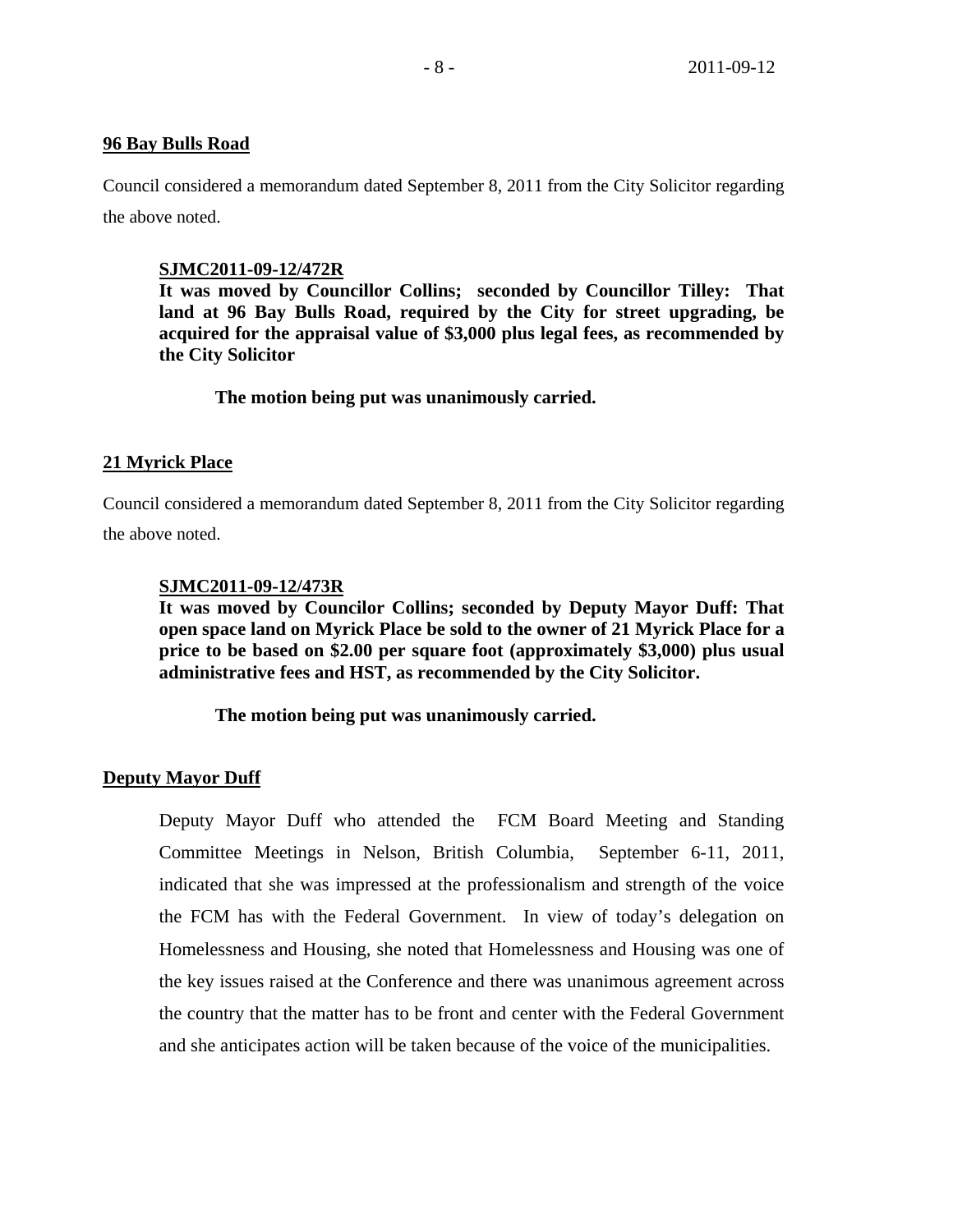## **Councillor O'Leary**

Councillor O'Leary noted the launch of Sexual Violence Awareness Week indicating she intends to take part in the Take Back the Night march. She also indicated that more information will be brought forward in the near future on the launch of Angel's Corner project which is an initiative to bring about awareness of sexual violence.

Councillor O'Leary indicated she received calls from constituents concerned over inadequate advanced warning notices about road construction and asked if improvements can be made from a safety perspective. The matter was referred to the Deputy City Manger/Director of Public Works and Parks for follow-up.

Councillor O'Leary advised that the Neighbourhood Watch Awareness Day will be held on October 5, 2011 in the Foran Room which will be open to the public and more information will come forward on that event.

Councillor O'Leary referenced a recent Telegram editorial concerning motorcycle noise which referenced Section 29 of the Licensing and Equipment Regulations under the Highway Traffic Act which itemizes a number of issues pertaining to exhaust systems. She advised that she will communicate with the Chief of Police on this legislation which is worth investigating in terms of enforcement.

#### **Councillor Hickman**

Councillor Hickman advised that the application deadline for Provincial Wellness Grants is September  $30<sup>th</sup>$  and he asked Seniors Committee along with the Department of Recreation to work with the various community groups with respect to availing of these grants.

#### **Councillor Hann**

Councillor Hann again expressed concern with respect to illegal dumping in various areas of the City and along with Councillor Collins called on residents to be more diligent in what they are doing and to report illegal dumpers.